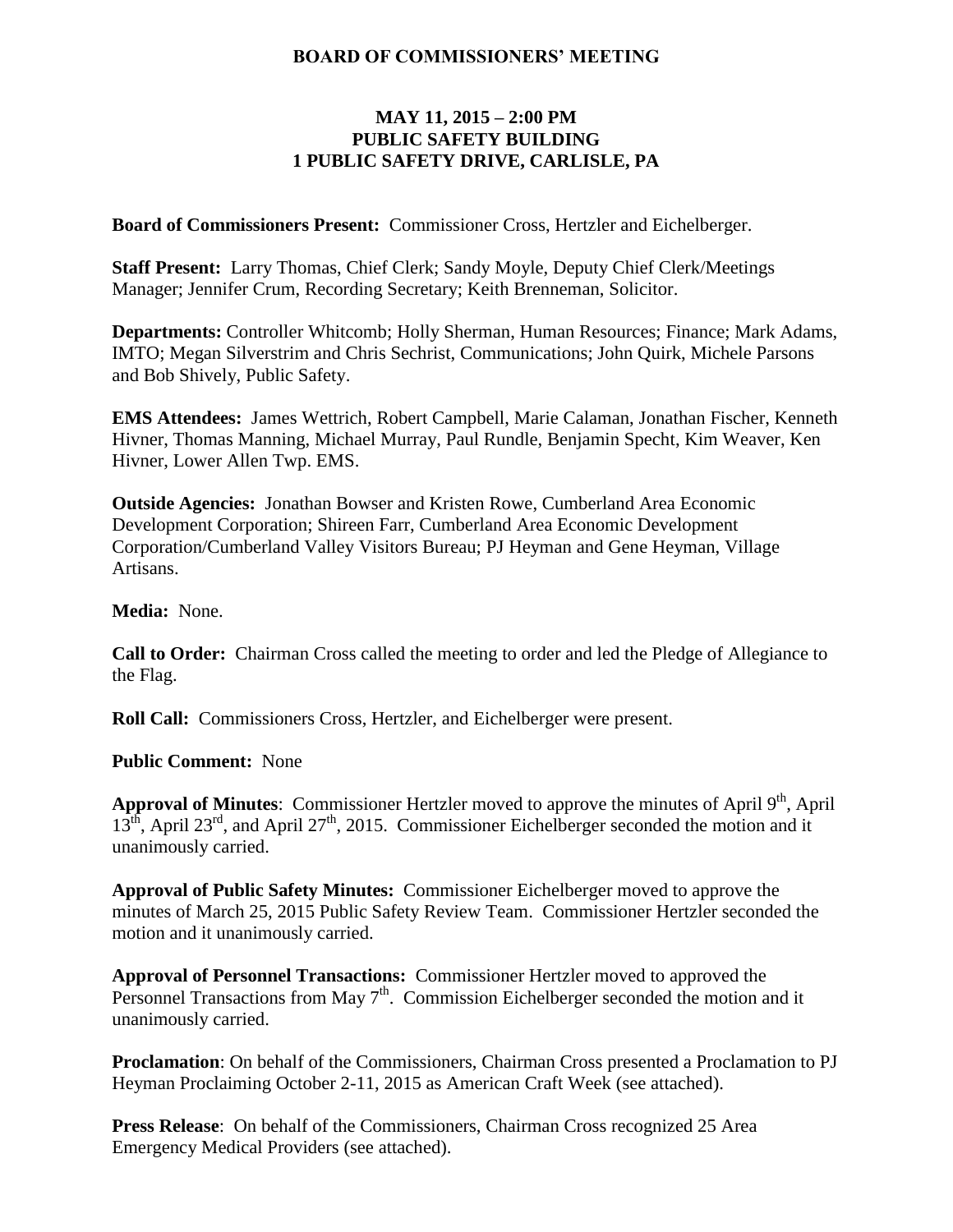**Voluntary Separation Benefit Contributions:** Commissioner Hertzler moved to approve Execute Declaration of April 2015 Voluntary Separation Benefit Contributions for County Participants that was reviewed at the May 7, 2015 Workshop. Commissioner Eichelberger seconded the motion and it unanimously carried.

**Approval of Resolution**: Commissioner Eichelberger moved to approve Resolution 2015-10 Re: Budget Adjustment that was reviewed at the May 7, 2015 Workshop. Commissioner Hertzler seconded the motion and it unanimously carried.

**Advertising:** Commissioner Hertzler moved to approve the Authorization to Advertise for Bernheisel Bridge Superstructure Replacement that was reviewed at the May 7, 2015 Workshop. Commissioner Eichelberger seconded the motion and it unanimously carried.

**Advertising:** Commissioner Hertzler moved to approve the authorization to Advertise for 2015 Bridge Maintenance Contract that was reviewed at the May 7, 2015 Workshop. Commissioner Eichelberger seconded the motion and it unanimously carried.

**Contracts/Grants**: — Commissioner Eichelberger moved to approve the following contracts and grants that were reviewed at the May 7, 2015 Workshop. Commissioner Hertzler seconded the motion and it unanimously carried.

## a. **Drug & Alcohol Agreements**

- PA Department of Human Services (formerly DPW) HealthChoices Revenue
- b. **Children & Youth Services Agreements** 
	- The Bair Foundation of Pennsylvania, Inc. Addendum
	- NHS Pennsylvania
	- PA Family Support Alliance
- c. **Claremont Nursing Agreements**
	- Deloitte LLP Addendum
	- Victoria Adam's d/b/a De'Ja'Do Hair Designs Addendum
	- Premier GPO Vendor Supply America Addendum
- d. **Coroner Grant & Capital Request Project**
	- Submission of Grant Application to PA Department of Transportation
	- Discussion of Capital Project Request New Vehicle
- e. **District Attorney Agreements**
	- YWCA STOP Grant Pass Through
	- Domestic Violence Services
- f. **Victim Services Division of the DA's Office Grant Application** 
	- Submission of Grant Application to Pennsylvania Commission on Crime and Delinquency — Covers Direct Services Provided to Crime Victims
- g. **Human Resources Agreements**
	- Discussion of the CNRC Liability Insurance Renewal
	- Discussion of the Professional Liability Insurance for Dr. Wayne Ross
- h. **IMTO Agreement**
	- Century Link Option to Renew Contract for a one (1) year period
- i. **MH/IDD Agreements**
	- *FY 2014-2015 Early Intervention Agreement*
		- $\triangleright$  Early Intervention Specialist Inc. Addendum
	- *FY 2014-2015 Intellectual and Developmental Disabilities*
		- Goodwill Keystone Area Inc. Addendum